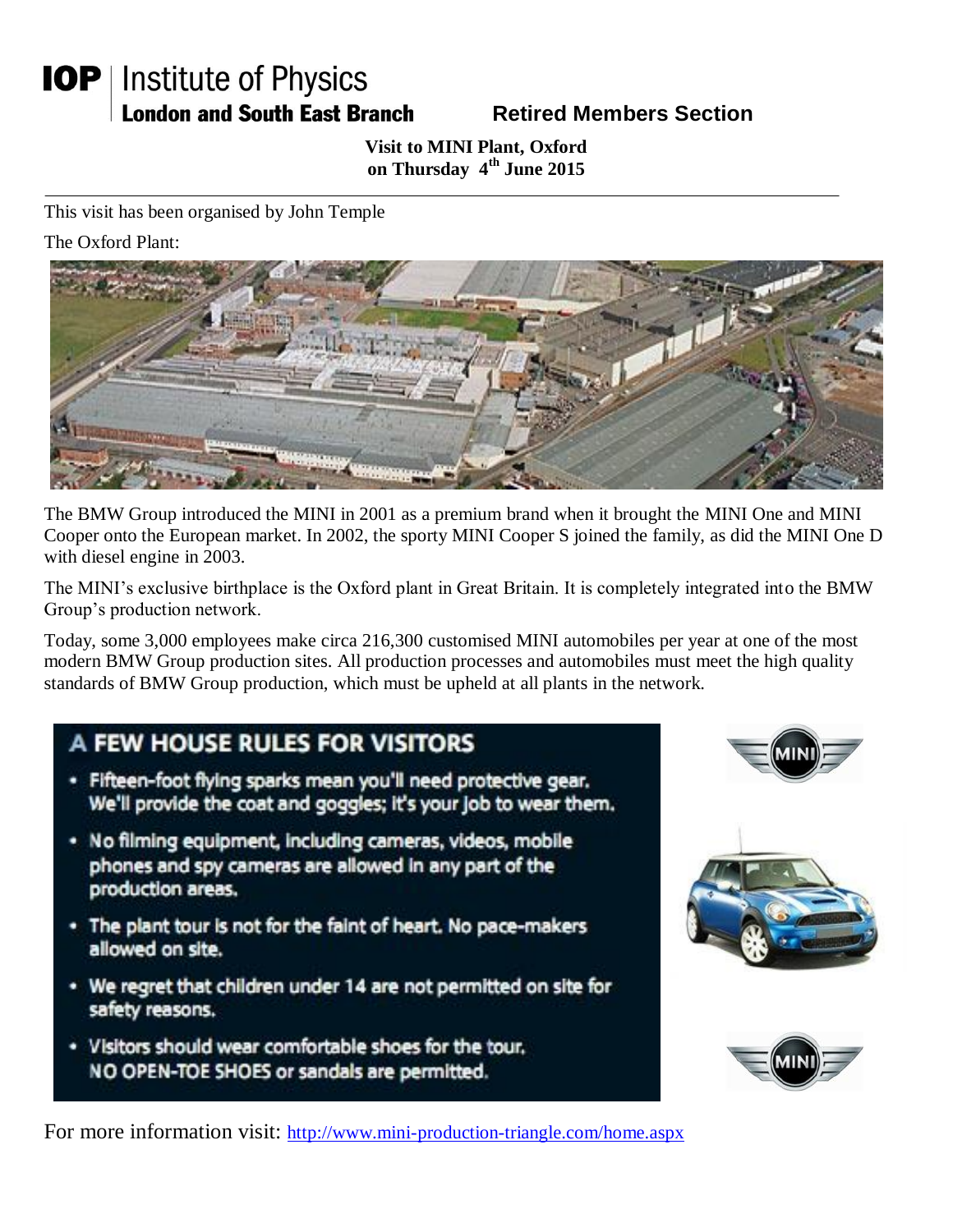### **Where and when to meet**

At the Longwall Beefeater, Garsington Road, Oxford **OX4 2JZ** at 11.30 for 12.00 lunch.

The location is indicated by the arrow pointing to the 'w' of 'Cowley' (A4142: Ring Road/Eastern Bypass).



### **Getting there**

M40 Exit 8A (A40) or A34 Exit "Ring Road" Follow signs to Cowley, A4142 (Eastern Bypass Ring Road). At **Cowley Interchange** Follow "City Centre". The Longwall (Premier Inn) is immediately on the right after the roundabout. (Caution: multi traffic lights on roundabout).

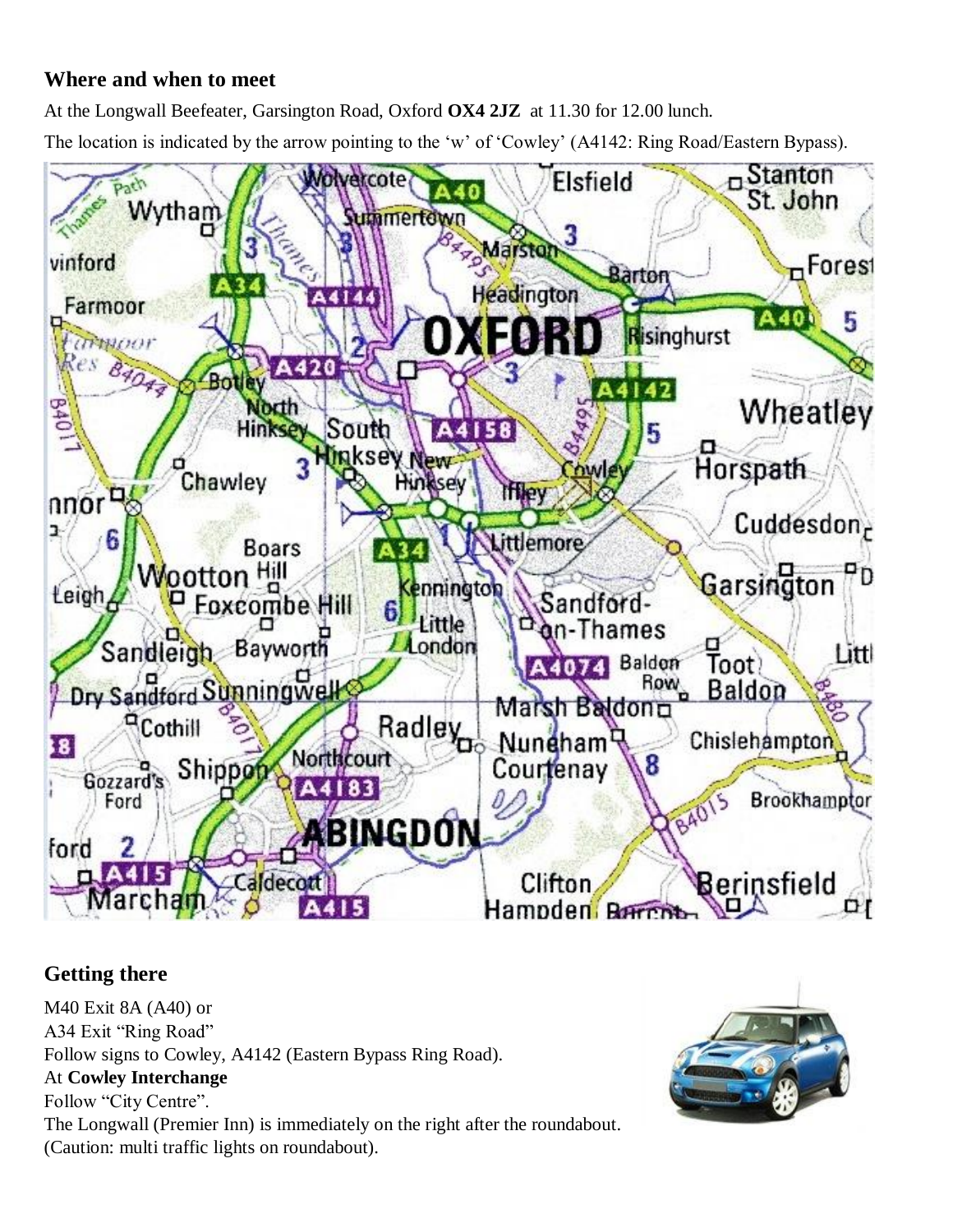#### **On foot**

From railway station forecourt take Bus No 5 to The Longwall (bus pass applies). Allow half an hour for the bus ride.

#### **Lunch arrangements**

At the Longwall Beefeater (Premier Inn), there is a bar and a restaurant. I have arranged for us to have a two course lunch (at £9.99 per person) in the restaurant. Just ask for the REMS table. See the last page of this flyer for the menu. Please indicate on the return form whether you want lunch and if so your choice for main and dessert.

#### **Timetable**

| 11.30 | Meet for lunch at The Longwall<br>OX4 2JZ                                         |
|-------|-----------------------------------------------------------------------------------|
| 12.00 | Lunch                                                                             |
| 12.45 | Depart in cars for The MINI Plant (if you don't have a car please ask for a lift) |
| 12.55 | Arrive at the Plant<br>(OX4 6NL)                                                  |
| 13.00 | <b>Start of Tour</b>                                                              |
| 15.30 | End of Tour                                                                       |
| 15.45 | Return to The Longwall for tea (at cost)                                          |
| 16.30 | <b>Disperse</b>                                                                   |

**Cost:** £20 without lunch, £30 with lunch. The Longwall have agreed to lay on a 2-course lunch for £9.99 per person. Last time some people had starters, which held things up; and everybody had a different bill, which held things up even further and we were late at the Mini plant. I hope this arrangement will be smoother and quicker.

**Contact**: John Temple: 01865 86 1934 (my land line)

**Late arrivals**: On the day: John Temple – 0777 944 5251 (my mobile, not available at home); Tony Colclough – 07930 171 307 John Belling (REMS Secretary) – 07986 379 935

If you are not having lunch, or are too late to meet at The Longwall, please go straight to the plant:

Exit from the Eastern Bypass A4142 onto Horspath Road (north of Cowley Interchange) Enter the works at Gate 7, on the right. Park in the huge car park.

Meet under the sign "Plant Oxford – Heart of Mini" on the left hand side.

**On foot:** Take a No 10 bus from the city centre and ask to be put down at the Horspath Road shops. The bus does a U turn at this point. Cross the ring road by the pedestrian crossing and continue down Horspath Road. Enter the works at Gate Number Seven. The entrance to the Plant is 50 yards on, on the left under the sign "Plant Oxford – Heart of Mini".

**Don't forget to contact Tony Colclough or John Belling or me to report your late arrival.**

John Temple





**Attached to this flyer you will find my report on the last visit in 2011 and a photograph of the group..**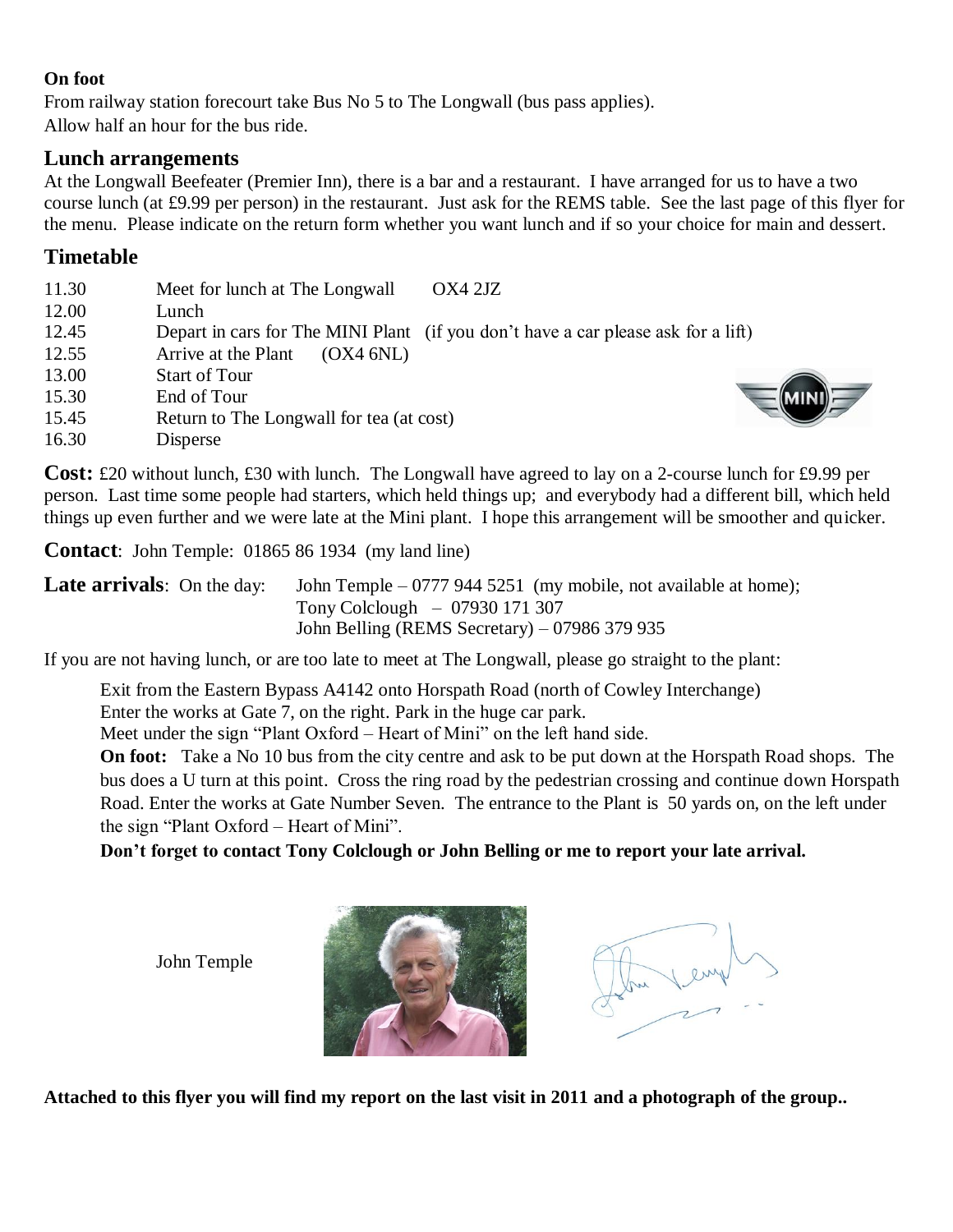## **Lunch Menu at the Longwall**



Main Course Sausage and Mash with garden peas and gravy

Hand-battered Fish and Chips served with Ultimate chips, garden peas and tartare sauce

Chilli Con Carne served with basmati rice and tortilla chips

6oz Gammon steak served with Ultimate chips, garden peas and either a fried egg or pineapple

Chargrilled vegetable linguine served with garlic bread

Cheese, tomato & spring onion quiche served with buttered new potatoes and salad.

Desserts Chocolate Fudge Brownie

Caramel Apple Crumble served with custard

Profiteroles served with ice cream

Ice Cream Sundae served with either strawberry, chocolate or toffee sauce.

*When you indicate your menu choice it will suffice to use just the first word for both the main and the dessert.*

*eg. Sausage and chocolate* 

John Temple



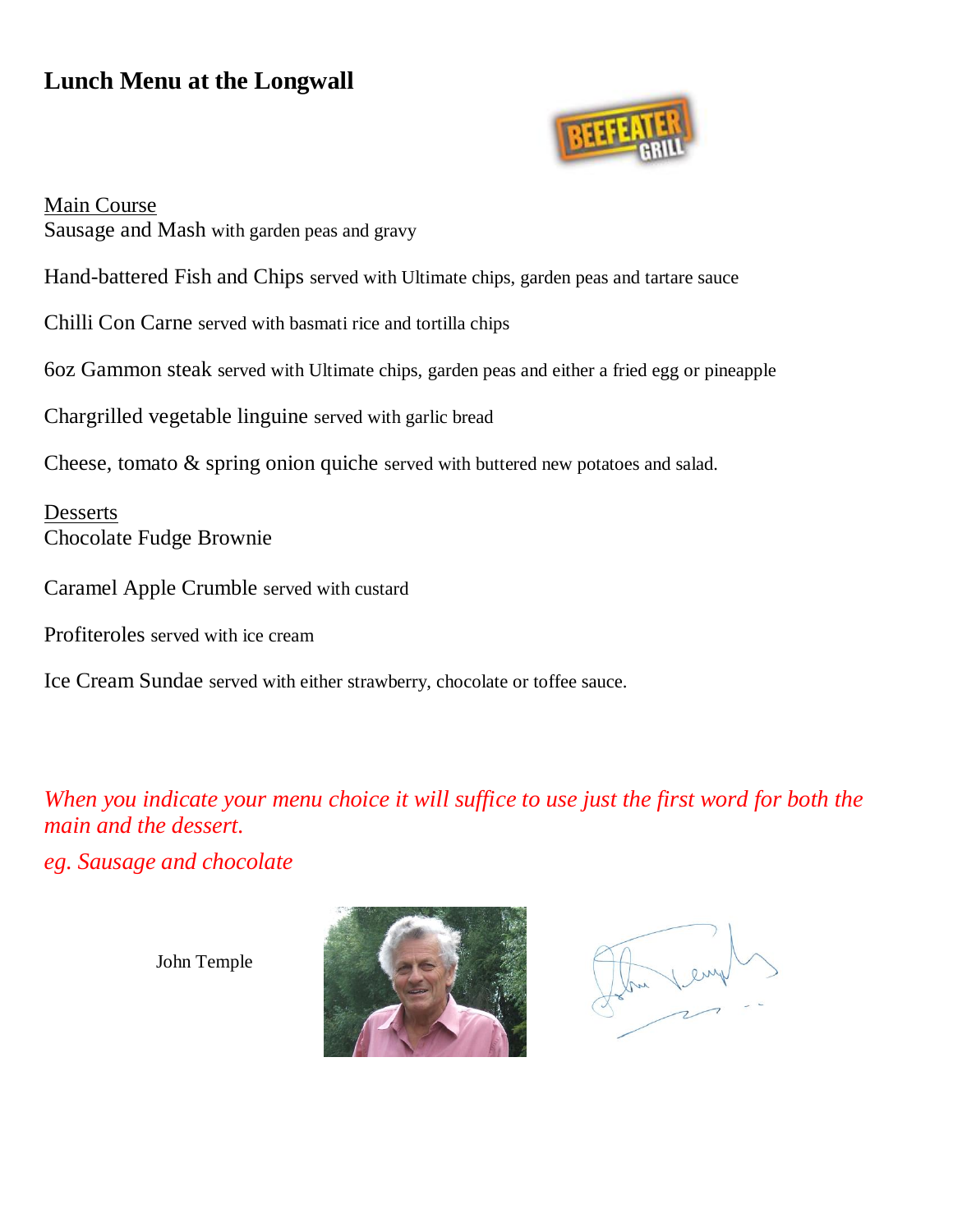## **Oxford Mini Plant – Report on the 2011 visit**

REMS visited the Oxford Mini Plant on Thursday 3<sup>rd</sup> November 2011. No, it's not a small sample from the botanical gardens. It's where they build the BMW Mini. The visit was so oversubscribed, that an overflow tour had to be arranged a fortnight later on  $17<sup>th</sup>$ .

Production at the plant is at a rate of about one car every eight minutes. That's a little over seven an hour. A day's production in two shifts of 9¼ hours (but they *can* go up to 10) is about 140. So in a six day week they build more than 800 cars. They are not far from reaching the two millionth since the new mini was launched in 2001.

But what is truly amazing is that they are all different. Each customer plans his or her car on line (or an agent does it) and the choice is enormous. There are three models, Hatchback, Convertible and Clubman, each with variations. Two more models are to be added soon (Coupé and Roadster). There's a couple of dozen different colours and you can choose another colour and/or pattern for the roof, one of 27 different wheel trims, a diesel or petrol engine (choice from three sizes), right or left hand drive and a host of optional toys (like satnav, blue tooth etc). There will be a world-wide launch of the two new models in February 2012 followed by a UK launch in March. (Apparently UK and the rest of the world were the other way round at the last launch.) The basic price is about £12,000 but you can easily double that if you want everything.

You can try this for yourself at [www.mini.co.uk](http://www.mini.co.uk/) but don't press the final buy button if you don't actually want to buy one. You will need to select the quick link "Design your Mini". The one I designed (at home, afterwards) cost £22,000.

Our guides, John and Terry, (both humorists) took us first to see the main assembly line. It was a surprise to see such a variety of cars streaming along it, every one a different colour or shape. Beginning with the basic shell, the bits are added one by one in sequence in a production line nearly a mile long. It turns back on itself a dozen times, goes up and down and even round and round.

At one point the bodies are gripped in a cradle that rotates so as to present itself to the workforce in an ergonomically optimal way. Nobody has to crawl underneath because the body is rotated through 90 degrees so that the bottom is on the side. Nobody has to stretch because the cradle is raised or lowered within reach. And so on.

Each body and each part are bar-coded so that the right component arrives at the right point at the right time, in accordance with the customer's specification. Even the engine is bar coded. It comes to Oxford as a complete unit, made elsewhere. Robots check that everything in the right position – gear lever, handbrake, coil springs – before other robots lift it from below into position and then bolt it into place. Most importantly, robots check that it is the right engine for this individual car.

The correct fuel is put into the tank, coolant is measured in, and at the end of the line, the car is driven away. It undergoes rigorous tests before being loaded onto a train or transporter lorry and taken to its already known destination in the UK or world-wide. (It sells in 80 countries.) No cars are kept waiting on site.

After showing us the main assembly line our guides drove us in buses to the bodyshop. In an earlier process in Swindon, sheet steel is cut and pressed into several hundred differently shaped pieces. In the Oxford bodyshop these are spot welded together by robots. It was a surreal experience watching these monsters pick up a shape and, with great sweeping movements rotate it about three axes, and place it in position. Another robot would pick up another piece and with similar gestures hold it against the first. Electrodes closed in and, sometimes accompanied by huge sparks, made half a dozen or more welds, joining the pieces together. The joined up piece was then passed on to the next robot in the line.

One of the guides, Terry, without a flicker of expression said he was glad there were not very many ladies in the group. Occasionally one of the robots would reach outside the cage, pick one up and carry her inside. None had ever been seen again. None of the ladies laughed.

Somebody asked what current was involved in the welding. "Ten volts" was not well received. "Less than a volt" was better, but nobody was satisfied until "over two thousand amps" was elicited. Each weld took about a quarter of a second. Somebody muttered "Two hundred and fifty joules". Everyone was happy. Well, we *are* physicists.